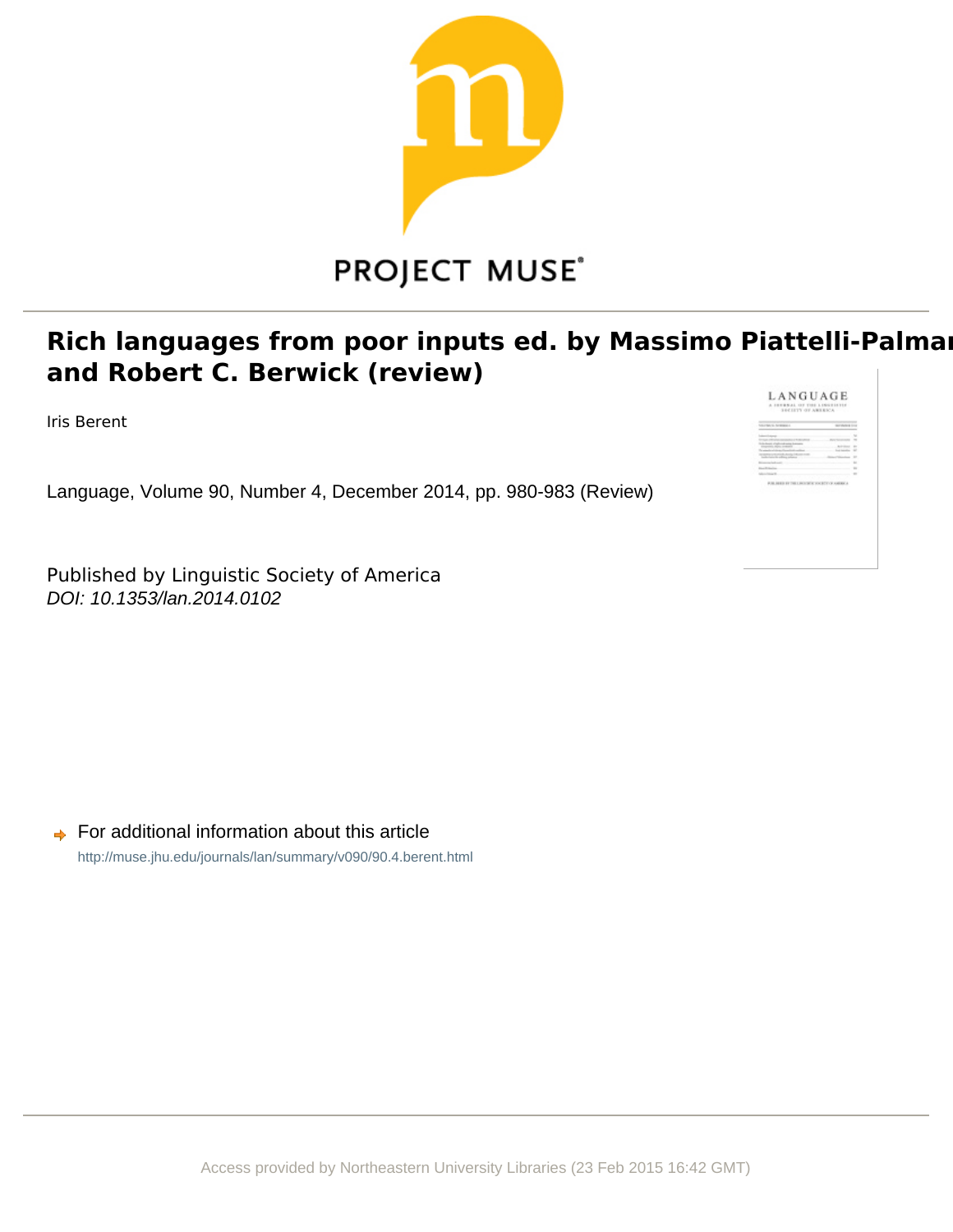- Schein, Jerome, and Marcus Delk, Jr. 1974. *Deaf population of the United States*. Silver Spring, MD: National Association of the Deaf.
- Smith, Wayne. 1990. Evidence for auxiliaries in Taiwan Sign Language. *Theoretical issues in sign language research, vol. 1: Linguistics*, ed. by Susan Fischer and Patricia Siple, 211–28. Chicago: University of Chicago Press.

[sfischer@gc.cuny.edu]

# **Rich languages from poor inputs.** Ed. by Massimo Piattelli-Palmarini and Robert C. Berwick. Oxford: Oxford University Press, 2013. Pp. xiii, 313. ISBN 9780199590339. \$110 (Hb).

#### Reviewed by Iris Berent, *Northeastern University*

This collection is a celebration of the late Carol Chomsky's bold, pioneering lifework. It is also an opportunity to reflect on the state of the art in linguistics and its sister disciplines—psycholinguistics and reading research—on three questions that are at the heart of her legacy: the richness of language acquired from impoverished input, its gradual development, and its role in reading and writing. The three parts of this volume address each of these questions in turn.

A rather humbling demonstration of the resilience of language to extreme sensory deprivation is presented by Carol Chomsky's own work on the linguistic abilities of deaf-blind individuals who acquired language haptically, via the Tadoma method (a method that allows language learners to perceive speech by placing their hand on the face and neck of the speaker). Despite radical limitations in input, the linguistic capacities of these individuals are nearly intact; the detailed case studies are reprinted in the final chapter of this volume. Another linguistic triumph in the face of sensory adversity is the ability of blind children to infer the root meaning of verbs such as *see* and *look* from their unique syntactic structure and the putative universal rules linking syntax to semantics—a case documented with great clarity and elegance in the chapter by LILA GLEITman and Barbara Landau.

Poverty of stimulus, however, is not restricted to sensory deprivation, nor is it unique to the deaf and blind child. And indeed, big (linguistic) data do not provide discovery procedures for grammatical rules. Just as the impoverished sensory input available to the blind child fails to specify the semantics of *see*, so does the myriad of linguistic evidence available to typical children underdetermine which aspect of the input—word order or syntactic structure—is relevant for sentence structure. This conundrum, outlined by Noam Chomsky over four decades ago (1968), relates to the challenge of forming polar interrogatives with relative clauses (PIRC, see 1a), a task accomplished by children within the first four years of life (Crain & Nakayama 1987).

- (1) a. Is the little boy who is crying hurt?
	- b. The little boy who is crying is hurt.

But whether children do in fact lack the linguistic evidence necessary to solve the induction problem has been the subject of debate. The three chapters by Xuan-Nga Cao Kam and Janet Dean Fodor, by Robert Berwick, Noam Chomsky, and Massimo Piattelli-Palmarini, and by Noam Chomsky revisit this challenge.

Kam and Fodor's detailed analysis of word-learning bigram models (Reali & Christiansen 2005) demonstrates that, absent an inherent bias to attend to syntactic structure, learners fail at even the simplest task of distinguishing well-formed sentences from ill-formed ones. Similar limitations are documented by Berwick, Chomsky, and Piatelli-Palmarini in two other models—a trigram version based on Reali & Christiansen 2005 and the 'weak substitutability' approach of Clark & Eyraud 2007. According to Berwick and colleagues, the insensitivity to structure (a property they distinguish from the representation of hierarchical structure) also persists in a Bayesian selection model (Perfors et al. 2011).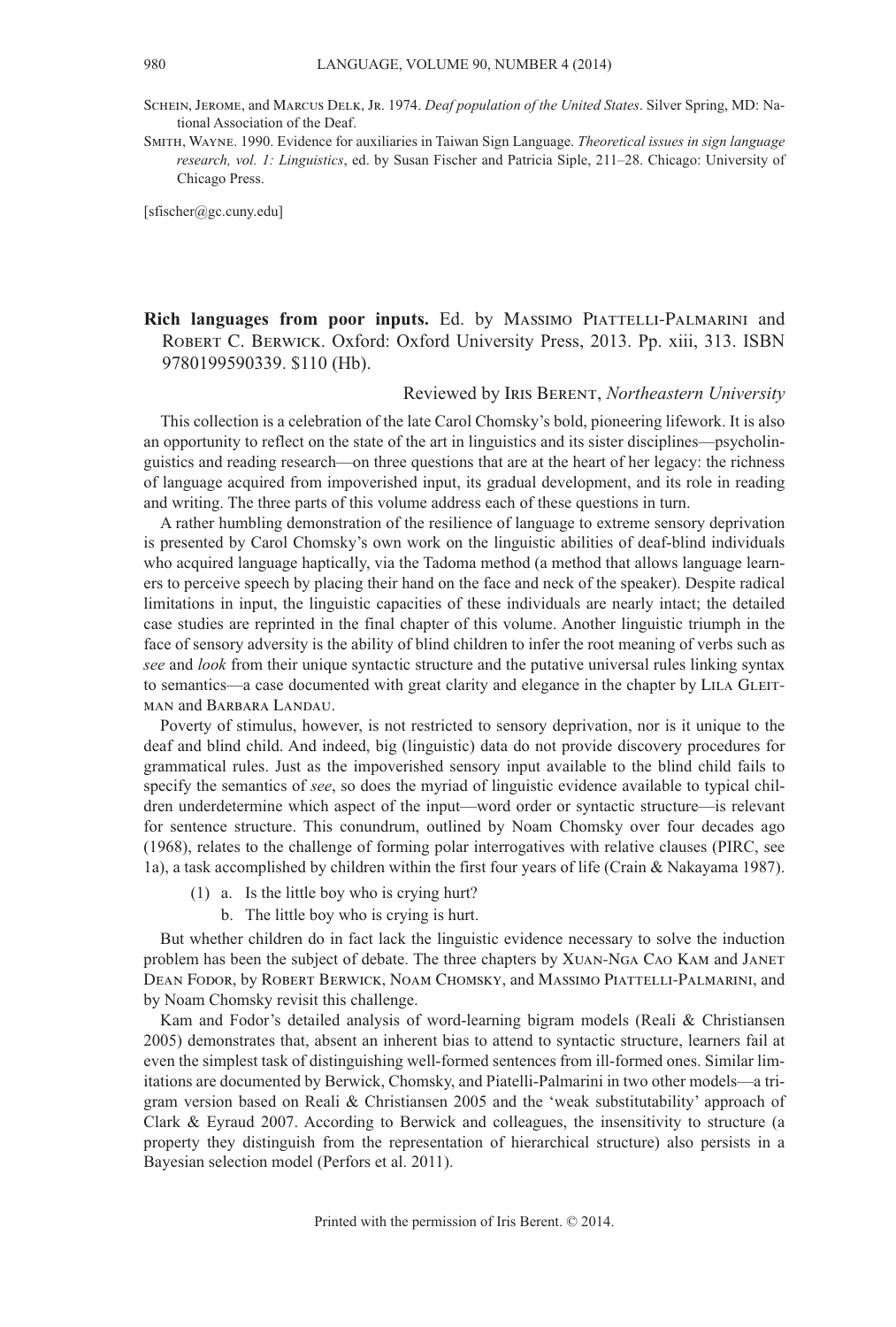#### REVIEWS 981

But, as Berwick and colleagues point out, the poverty-of-the-stimulus challenge goes far beyond the narrow task of sifting well-formed sentences from ill-formed ones, and beyond the PIRC construction or English. An explanation of these facts can only be given within a broader account of the syntactic operations that are allowable in human language. And such an explanation, suggests Noam Chomsky, must begin with a question—the puzzle of why syntactic operations appeal to structural distance, rather than the linear distance among elements. The emergence of this feature in all grammars must reflect the design of the language organ itself (specifically, the computational efficiency of the labeling algorithm), rather than properties of the linguistic input and the functional demands on externalization.

In line with this possibility, language is firmly grounded in human biology. The numerous neurological dissociations between linguistic and nonlinguistic functions, documented in Susan CURTISS's chapter, confirm that the language system has a neurologically distinct implementation (albeit not one that is spatially segregated from nonlinguistic functions, contrary to Curtiss's own suggestion; see January et al. 2009, Koelsch 2006, Maess et al. 2001). This implementation is further subject to some interesting individual differences, which Tom Bever's chapter links to the history of left-handedness in one's family.

But despite the clear biological foundation of the language faculty, its assembly in ontogeny is gradual and prolonged. In a pioneering line of research, Carol Chomsky (1969) showed that, contrary to the received wisdom at the time, certain syntactic constructions are not accurately interpreted by English-speaking children until rather late in development, well toward the end of the first decade. For example, children systematically misinterpret *the doll* in sentence 2a as an agent (i.e. they conclude that the doll can see easily).

- (2) a. Is the doll easy to see?
	- b. Is the doll eager to see?

Such observations indicate that the grammars of children differ from those of adults. The chapters presented in the second part of this volume consider distinct accounts of such subject/object asymmetries.

The chapters by Ken Wexler and by Adriana Belletti and Luigi Rizzi outline syntactic explanations for these phenomena. Wexler attributes the difficulty of 'tough movement' sentences (e.g. 2a) to the immaturity of the child's argument chain—the hypothesis that children ban the object movement in these sentences because, unlike adults, they do not represent them as defective phases. Considering the child's difficulty with headed object-relative sentences (compared to headed subject relatives; see 3a,b, respectively) in languages such as English and Hebrew, Belletti and Rizzi invoke the notion of intervention. In this view, the child is unable to compute a local relation across an intervener (e.g. *the lion* in 3a) whose morphosyntactic features (+NP) form a proper subset of the target's features (e.g. the +R, +NP features of *the elephant* in 3a). Adults, by contrast, posit weaker restrictions on intervention (they only ban full identity between the features of the intervener and target), so sentences like 3a are ultimately acceptable in mature languages. Both proposals predict that the greater difficulties with object gap sentences (e.g. 2a and 3a, as compared to the subject sentences in 2b and 3b) reflect syntactic principles whose effect is not specific to these constructions or English.

(3) a. Show me the elephant that the lion is wetting <the elephant>.

$$
+R,+NP \qquad \qquad +NP \qquad \qquad +R,+NP
$$

b. Show me the elephant that is wetting the lion.

But these expectations are partly countered by results from Basque, an ergative language. In her chapter, Itziar Laka shows that adult speakers of this language exhibit a pattern opposite to the one seen in adult speakers of nominative languages. While adult English speakers, for instance, exhibit greater difficulty in processing object-relative sentences, Basque speakers process them more readily than subject-relative sentences. Although the findings from adults are not directly comparable to the above-mentioned evidence from children, the contrast is nonetheless intriguing. Laka concludes that the difficulties in processing object relatives are neither universal nor invariably syntactic, as morphological markedness and animacy might play an important role.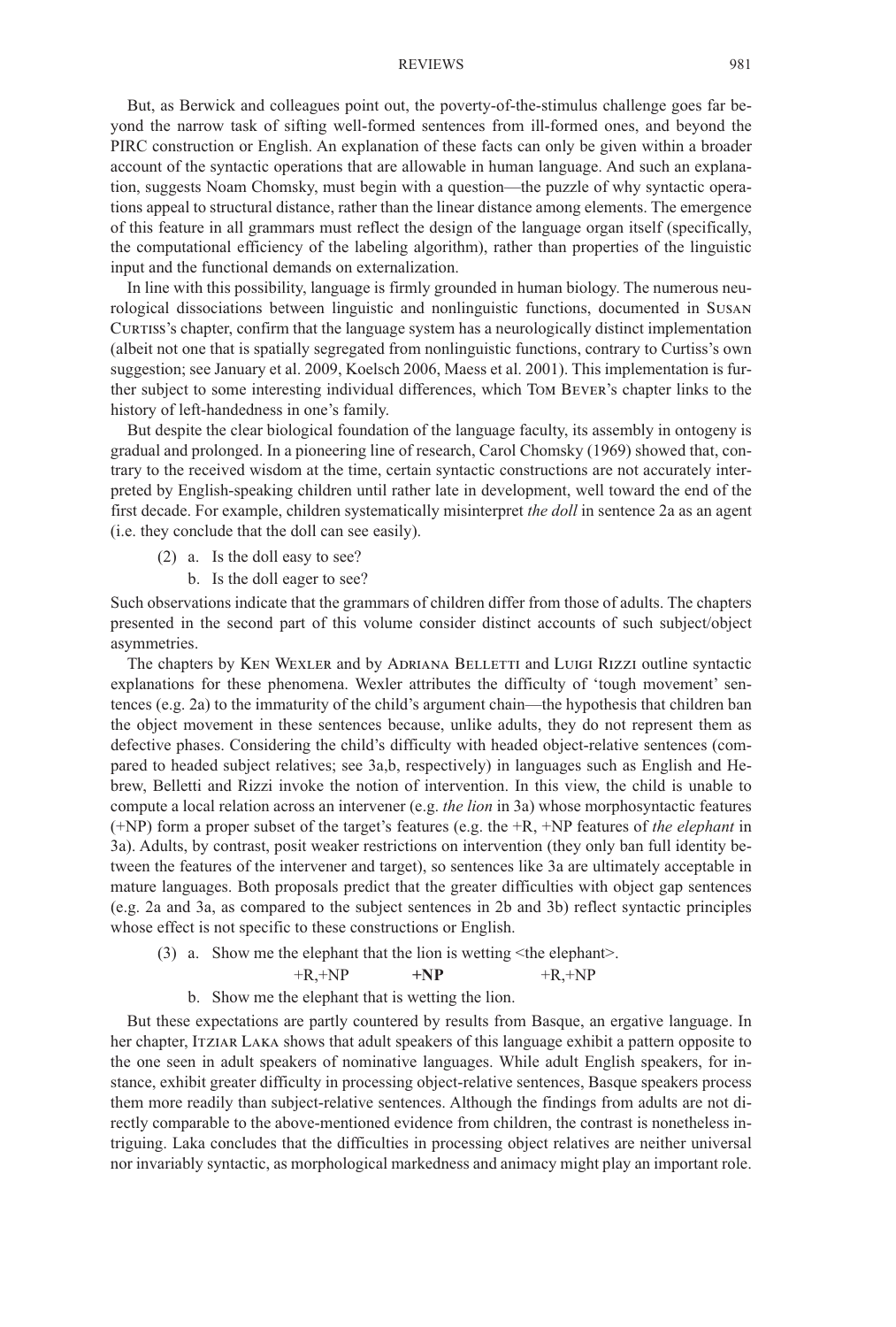The two remaining chapters in this section consider additional bootstrapping mechanisms that might facilitate the acquisition of syntactic rules. Using a case study from metrical structure, Julie Anne Legate and Charles Yang propose a tolerance principle, a heuristic that can help identify a rule by comparing the number of lexical items that follow the rule to the number of exceptions. Another chapter, by Jean-Rêmy Hochmann and Jacques Mehler, shows how infants might use a statistical heuristic (i.e. the contrast between 'frequent' and 'infrequent' elements) in the extraction of syntactic rules in a manner informed by experience with their native language and universal linguistic biases.

The final section of this volume considers the links between the language system and literacy. This research follows up on the early insights of Carol Chomsky and Charles Read, who noted that children's invented spellings (e.g. 4a; 4b provides a gloss) are governed by phonological and phonetic principles. A chapter by Wayne O'Neil demonstrates the intricacy and systematicity of the knowledge shaping invented spellings, and Charles Read and Rebecca Treiman extend this inquiry to the acquisition of conventional orthographies in various languages.

### (4) a. DOT MAK NOYS. MY DADAAY WRX HIR. B CWIYIT.

b. Don't make noise. My daddy works here. Be quiet.

Reading, however, is not limited to single-word decoding. Following Carol Chomsky's urging (1976), STEPHANIE GOTTWALD and MARYANNE WOLF examine the role of morphological, syntactic, and semantic knowledge in the acquisition of reading skill, and demonstrate that explicit training on these components (in conjunction with training on phonological decoding) yields measurable gains in reading comprehension. A final chapter by MERRYL GOLDBERG reminds us that that the successful implementation of such research insights can occur only in the context of a nurturing educational environment that promotes risk-taking and creativity, challenges at which Carol Chomsky excelled.

*Rich languages* is an unusual book, assembled as a homage to an unusual woman. Carol Chomsky launched a unique, innovative research program, translational in character, but firmly grounded in the linguistic revolution she had closely witnessed. The various outstanding contributors to this volume—linguists, cognitive scientists, and educators, her colleagues and lifelong friends—are some of the leaders of the generative enterprise. They seamlessly converge on a rich narrative that is cohesive and engaging—a real page-turner. The convergence is itself a testament to the impact of her pioneering path.

In keeping with her legacy, however, one would ultimately hope to see deeper scrutiny, and indeed, puzzlement over the links she had so eloquently documented between literacy and language, most notably, phonology. Those links are surprising because, unlike language, literacy is not a universal human trait, and its acquisition is neither rapid nor spontaneous. But every time a writing system emerges, it is erected upon phonological principles (DeFrancis 1989), and once reading skill is attained, it invariably entails the automatic decoding of phonology from print (Perfetti 2003). Why reading and writing are inextricably linked to phonology—a linguistic component that is typically delegated to the sensorimotor interface, rather than the grammar proper remains mysterious. Even more remarkable is the growing body of evidence suggesting that, in stark contrast to the sensorimotor interface, phonological patterns are fully productive, subject to putatively universal grammatical constraints (Prince & Smolensky 2004 [1993]) whose precursors are active close to birth (Jusczyk et al. 2002). But these mysteries are all resolved under an account that places phonology at the center of the language faculty, on par with syntax. The possibility that phonology is a core knowledge system (Berent 2013) also accounts for the phonology-literacy links, as cultural inventions are known to form on the heels of core knowledge systems (Carey 2009, Spelke 2000). Such facts suggest that 'poor inputs'might be a broader problem—one that goes beyond the sole purview of syntax.

## **REFERENCES**

Berent, Iris. 2013. *The phonological mind*. Cambridge: Cambridge University Press. Carey, Susan. 2009. *The origin of concepts*. Oxford: Oxford University Press. Chomsky, Carol. 1969. *The acquisition of syntax in children from 5 to 10*. Cambridge, MA: MIT Press.